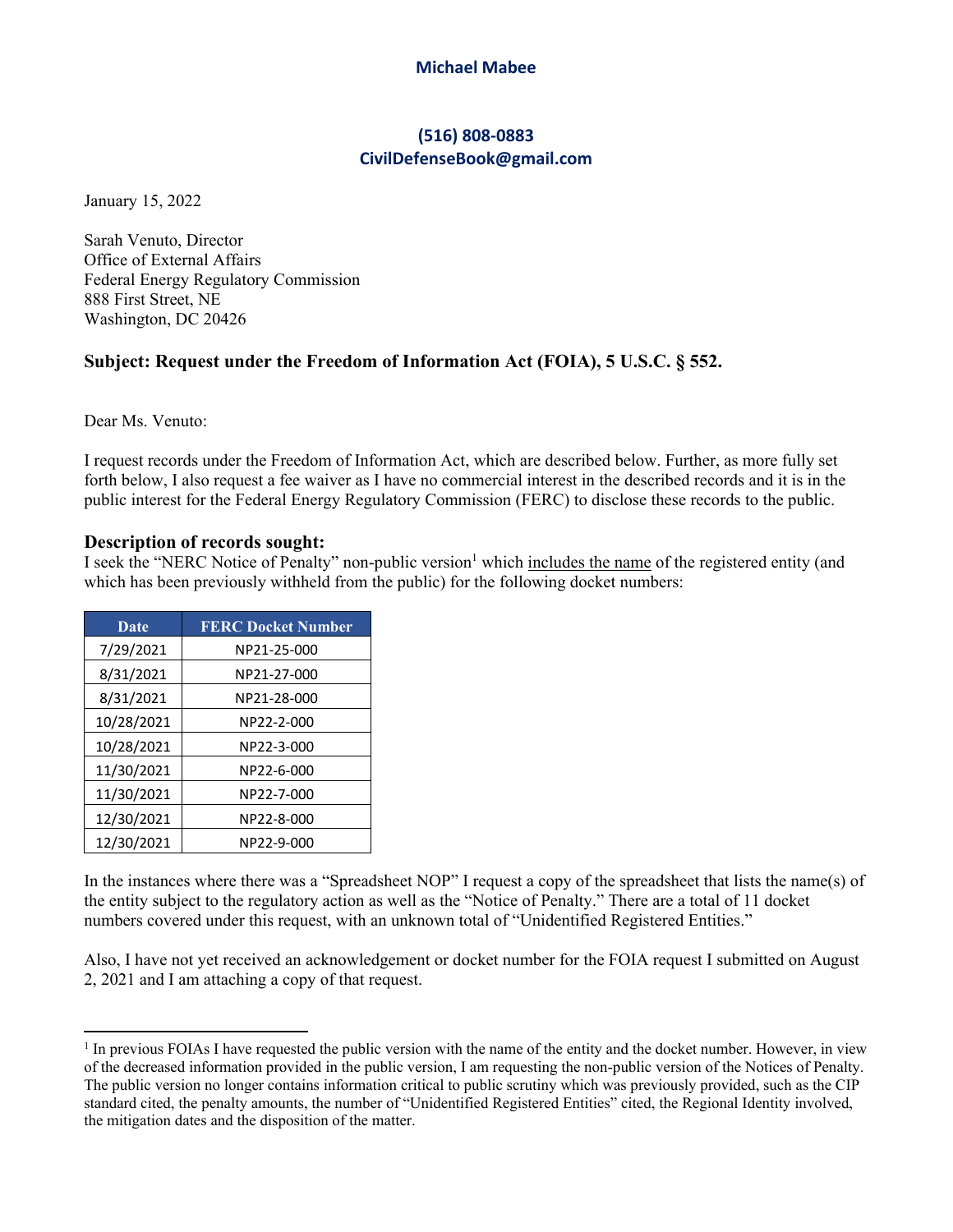# **The records sought are not Critical Energy Infrastructure Information (CEII) or otherwise classified to protect national security:**

I note that FERC Order No. 833 holds that the Commission's practice is that information that "simply give[s] the general location of the critical infrastructure" or simply provides the name of the facility is not Critical Energy Infrastructure Information (CEII).<sup>2</sup> I am not seeking any CEII. I simply ask for disclosure of the identities of the "Unidentified Registered Entities" in the above dockets.

There is no national security reason or FOIA exemption that should prevent disclosure of the identity of this violator of reliability standards to the public, because the NERC Notice of Penalty in all but one docket claims that the cybersecurity vulnerabilities have been remedied.

Mere disclosure of the identity of the violating entity, without disclosure of the details of any remedied cybersecurity violations, will not provide adversaries information of any value but instead will likely reduce future violations. Disclosure of the identity of violators will prompt other utilities to be more diligent in order to avoid adverse publicity. The possibility of public shaming is a key component of the mandatory system of electric reliability standards established by Congress under Section 215 of the Federal Power Act and further codified in the Code of Federal Regulations. For example, when a utility has caused a blackout, FERC has had no issue in identifying the offending utilities and the amount of the fines. Would it not be better to identify reliability standard violators and therefore avoid blackouts?

I lastly note that allowing electric utilities to hide behavior that causes such a profound risk is contrary to the public interest and provides no incentive for the regulated entities to change their behavior.

# **Under FERC's regulations, the names of the entities must be disclosed:**

18 CFR § 39.7 (b)(4) provides that: "Each violation or alleged violation shall be treated as nonpublic until the matter is filed with the Commission as a notice of penalty or resolved by an admission that the user, owner or operator of the Bulk-Power System violated a Reliability Standard or by a settlement or other negotiated disposition." [Emphasis added.]

Further, 18 CFR § 39.7(d)(1) provides that a notice of penalty by the Electric Reliability Organization shall consist of, *inter alia*: "The name of the entity on whom the penalty is imposed."

The regulations are very clear that the name of the entity on whom the penalty is imposed is to be disclosed. Yet, somehow this is not the practice at NERC and the records I am requesting have had the names of the registered entities hidden from the public.

## **The records sought would not reveal trade secrets and commercial or financial information obtained from a person and privileged or confidential:**

I note that it has been practice for FERC and NERC to disclose the identities of some entities who have been subject to regulatory fines by NERC. Therefore, those entities violating reliability standards have not been considered privileged or confidential information, solely on the basis of being a violator.

I also note that it is inconsistent with a well-functioning democracy for monetary penalties to be assessed against regulated entities whose identities are then held as secrets. I urge the Commission to reconsider the implications of allowing NERC, the FERC-designated Electric Reliability Organization (ERO), to have delegated authority to assess fines for wrongdoing and then to keep the identities of wrongdoers from public view. I know of no other federal regulator that allows this odious practice.

<sup>2</sup> Order No. 833 at pg. 17. Also see 18 C.F.R. §388.113(c)(1)(iv).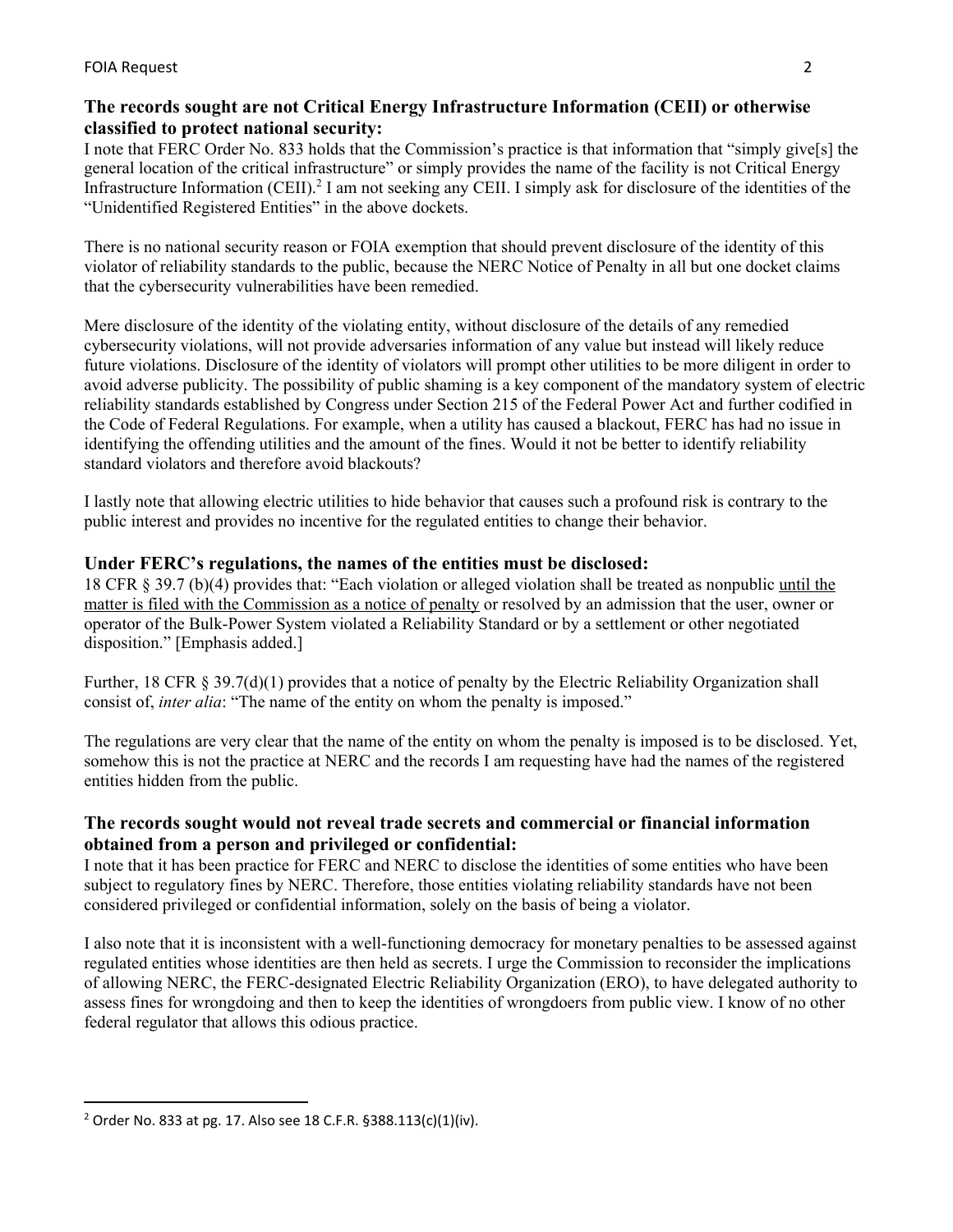#### FOIA Request 3

### **Request for Waiver of Fees:**

I am a private citizen with expertise in emergency preparedness and critical infrastructure protection. I maintain a blog where I intend to disseminate this information<sup>3</sup>. I accept no advertising on my blog and derive no revenue from writing or posting my blog articles.

As set forth fully below, I am entitled to a waiver of fees as I meet all the requirements of 18 C.F.R. §388.109(c).

Requirement: In accordance with 18 C.F.R.  $\S 388.109(c)(1)$ , "(1) Any fee described in this section may be reduced or waived if the requester demonstrates that disclosure of the information sought is: (i) In the public interest because it is likely to contribute significantly to public understanding of the operations or activities of the government, and (ii) Not primarily in the commercial interest of the requester."

Answer: Disclosure of this information will inform the public as to the actions the government and the designated ERO have taken to ensure the security of the bulk power system. There has been a great deal of media attention and government notices and hearings regarding recent cyberattacks and cybersecurity breaches to the electric grid.<sup>4</sup> Disclosure of the requested information is critical to the public's understanding of how FERC and the ERO holds regulated entities accountable to compliance with regulatory standards for cybersecurity.

I have no commercial interest in these records and will use these records in research and information dissemination to the public.

Requirement: In accordance with 18 C.F.R. §388.109(c)(2) "The Commission will consider the following criteria to determine the public interest standard:"

Answer: I will answer each criterion in turn.

Criterion: (i) "Whether the subject of the requested records concerns the operations or activities of the government"

Answer: The protection of the critical infrastructure, including the bulk power system, is a clear function of the federal government.<sup>5</sup> The regulation of the critical infrastructures by the federal government and the transparency of the process – including the identities of entities that violate reliability standards– concerns the operations or activities of the government.

Criterion: (ii) "Whether the disclosure is likely to contribute to an understanding of government operations or activities"

<sup>3</sup> https://michaelmabee.info.

<sup>&</sup>lt;sup>4</sup> See for example: US-CERT Alert (TA18-074A) https://www.us-cert.gov/ncas/alerts/TA18-074A; Gizmodo: "FBI and DHS Warn That Russia Has Been Poking at Our Energy Grid." https://apple.news/AHv5RwYqbSf-EI-yIa355Jw; Washington Free Beacon: "Russia Implicated in Ongoing Hack on U.S. Grid." https://apple.news/AGs6ieh6wSP-1tQkUFttREA; Slate: "What Does It Mean to Hack an Electrical Grid?" https://apple.news/Au5gy7bTlTDSovpvzg5j79w Senate Hearing: "Hearing to Consider the Status and Outlook for Cybersecurity Efforts in the Energy Industry." February 14, 2019. https://michaelmabee.info/senate-cybersecurity-hearing/; House Hearing: "Keeping The Lights On: Addressing Cyber Threats To The Grid." July 12, 2019. https://michaelmabee.info/house-cybersecurity-hearing/.

<sup>&</sup>lt;sup>5</sup> Executive Order 13800 "Strengthening the Cybersecurity of Federal Networks and Critical Infrastructure." May 11, 2017. https://www.gpo.gov/fdsys/pkg/FR-2017-05-16/pdf/2017-10004.pdf; Presidential Policy Directive 21 (PPD-21) – Critical Infrastructure Security and Resilience. February 12, 2013. https://obamawhitehouse.archives.gov/the-pressoffice/2013/02/12/presidential-policy-directive-critical-infrastructure-security-and-resil.